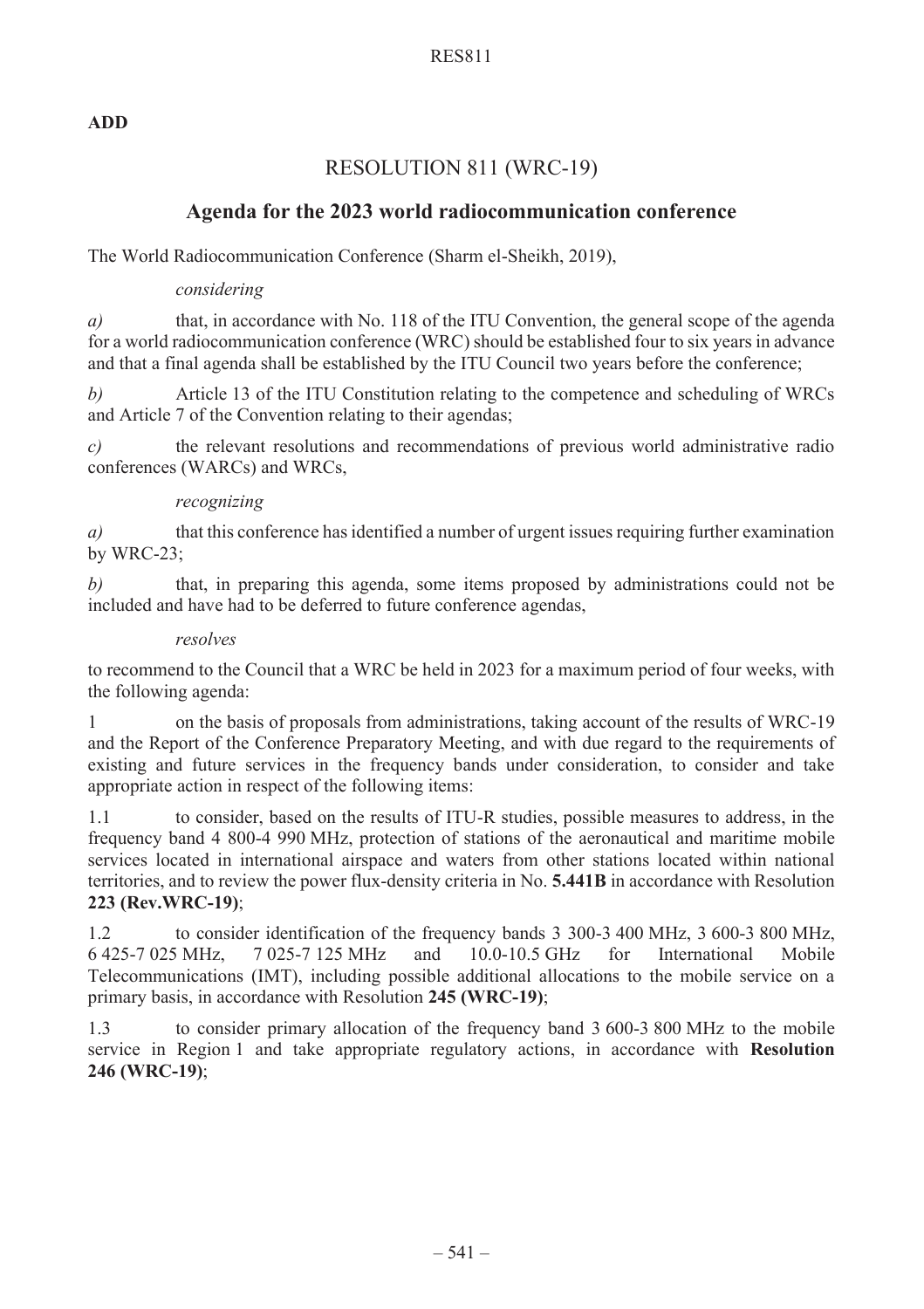## RES811

1.4 to consider, in accordance with Resolution **247 (WRC-19)**, the use of high-altitude platform stations as IMT base stations (HIBS) in the mobile service in certain frequency bands below 2.7 GHz already identified for IMT, on a global or regional level;

1.5 to review the spectrum use and spectrum needs of existing services in the frequency band 470-960 MHz in Region 1 and consider possible regulatory actions in the frequency band 470-694 MHz in Region 1 on the basis of the review, in accordance with Resolution **235 (WRC-15)**;

1.6 to consider, in accordance with Resolution **772 (WRC-19)**, regulatory provisions to facilitate radiocommunications for sub-orbital vehicles;

1.7 to consider a new aeronautical mobile-satellite (R) service allocation in accordance with Resolution **428 (WRC-19)** for both the Earth-to-space and space-to-Earth directions of aeronautical VHF communications in all or part of the frequency band 117.975-137 MHz, while preventing any undue constraints on existing VHF systems operating in the aeronautical mobile (R) service, in the aeronautical radionavigation service, and in adjacent frequency bands;

1.8 to consider, on the basis of ITU-R studies in accordance with Resolution **171 (WRC-19)**, appropriate regulatory actions, with a view to reviewing and, if necessary, revising Resolution **155 (Rev.WRC-19)** and No. **5.484B** to accommodate the use of fixed-satellite service networks by control and non-payload communications of unmanned aircraft systems;

1.9 to review Appendix **27** of the Radio Regulations and consider appropriate regulatory actions and updates based on ITU-R studies, in order to accommodate digital technologies for commercial aviation safety-of-life applications in existing HF bands allocated to the aeronautical mobile (R) service and ensure coexistence of current HF systems alongside modernized HF systems, in accordance with Resolution **429 (WRC-19)**;

1.10 to conduct studies on spectrum needs, coexistence with radiocommunication services and regulatory measures for possible new allocations for the aeronautical mobile service for the use of non-safety aeronautical mobile applications, in accordance with Resolution **430 (WRC-19)**;

1.11 to consider possible regulatory actions to support the modernization of the Global Maritime Distress and Safety System (GMDSS) and the implementation of e-navigation, in accordance with Resolution **361 (Rev.WRC-19)**;

1.12 to conduct, and complete in time for WRC-23, studies for a possible new secondary allocation to the Earth exploration-satellite service (active) for spaceborne radar sounders within the range of frequencies around 45 MHz, taking into account the protection of incumbent services, including in adjacent bands, in accordance with Resolution **656 (Rev.WRC-19)**;

1.13 to consider a possible upgrade of the allocation of the frequency band 14.8-15.35 GHz to the space research service, in accordance with Resolution **661 (WRC-19)**;

1.14 to review and consider possible adjustments of the existing frequency allocations or possible new primary frequency allocations to the Earth exploration-satellite service (passive) in the frequency range 231.5-252 GHz, to ensure alignment with more up-to-date remote-sensing observation requirements, in accordance with Resolution **662 (WRC-19)**;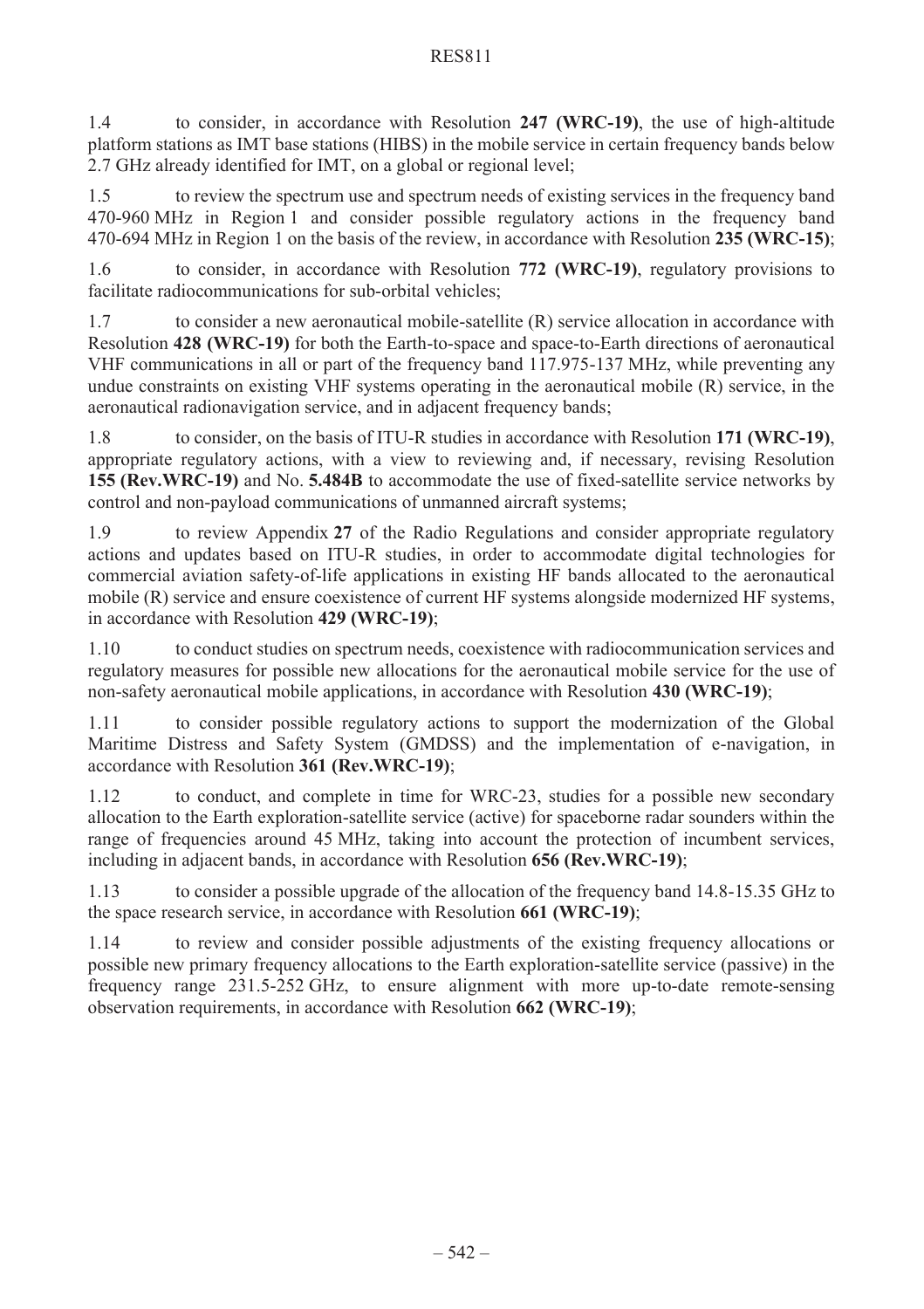1.15 to harmonize the use of the frequency band 12.75-13.25 GHz (Earth-to-space) by earth stations on aircraft and vessels communicating with geostationary space stations in the fixed-satellite service globally, in accordance with Resolution **172 (WRC-19)**;

1.16 to study and develop technical, operational and regulatory measures, as appropriate, to facilitate the use of the frequency bands 17.7-18.6 GHz, 18.8-19.3 GHz and 19.7-20.2 GHz (spaceto-Earth) and 27.5-29.1 GHz and 29.5-30 GHz (Earth-to-space) by non-geostationary fixed-satellite service earth stations in motion, while ensuring due protection of existing services in those frequency bands, in accordance with Resolution **173 (WRC-19)**;

1.17 to determine and carry out, on the basis of ITU-R studies in accordance with Resolution **773 (WRC-19)**, the appropriate regulatory actions for the provision of inter-satellite links in specific frequency bands, or portions thereof, by adding an inter-satellite service allocation where appropriate;

1.18 to consider studies relating to spectrum needs and potential new allocations to the mobilesatellite service for future development of narrowband mobile-satellite systems, in accordance with Resolution **248 (WRC-19)**;

1.19 to consider a new primary allocation to the fixed-satellite service in the space-to-Earth direction in the frequency band 17.3-17.7 GHz in Region 2, while protecting existing primary services in the band, in accordance with Resolution **174 (WRC-19)**;

2 to examine the revised ITU-R Recommendations incorporated by reference in the Radio Regulations communicated by the Radiocommunication Assembly, in accordance with *further resolves* of Resolution **27 (Rev.WRC-19)**, and to decide whether or not to update the corresponding references in the Radio Regulations, in accordance with the principles contained in *resolves* of that Resolution;

3 to consider such consequential changes and amendments to the Radio Regulations as may be necessitated by the decisions of the conference;

4 in accordance with Resolution **95 (Rev.WRC-19)**, to review the Resolutions and Recommendations of previous conferences with a view to their possible revision, replacement or abrogation;

5 to review, and take appropriate action on, the Report from the Radiocommunication Assembly submitted in accordance with Nos. 135 and 136 of the ITU Convention;

6 to identify those items requiring urgent action by the radiocommunication study groups in preparation for the next world radiocommunication conference;

7 to consider possible changes, in response to Resolution 86 (Rev. Marrakesh, 2002) of the Plenipotentiary Conference, on advance publication, coordination, notification and recording procedures for frequency assignments pertaining to satellite networks, in accordance with Resolution **86 (Rev.WRC-07)**, in order to facilitate the rational, efficient and economical use of radio frequencies and any associated orbits, including the geostationary-satellite orbit;

to consider and take appropriate action on requests from administrations to delete their country footnotes or to have their country name deleted from footnotes, if no longer required, taking into account Resolution **26 (Rev.WRC-19)**;